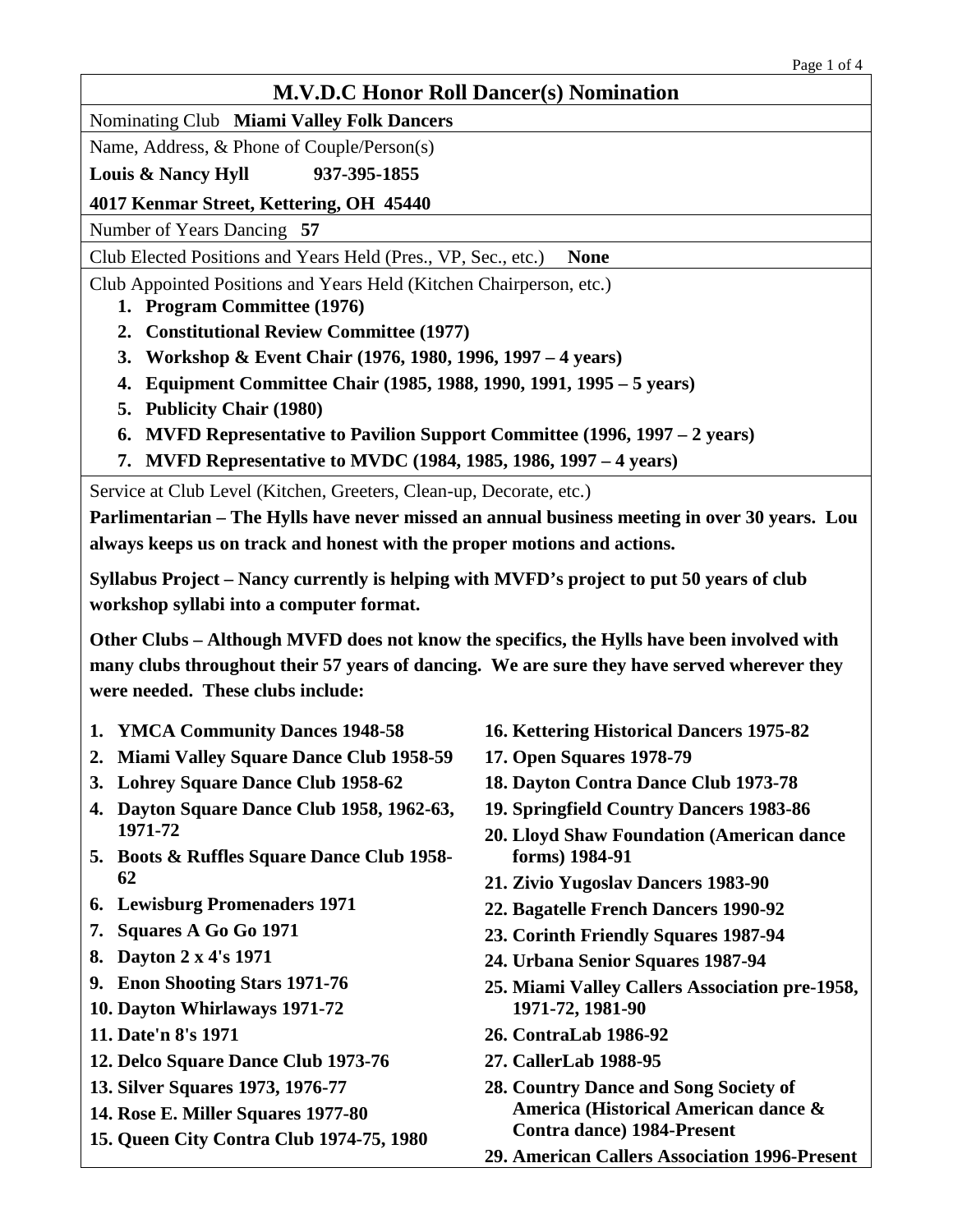Nominating Club **Miami Valley Folk Dancers**

Name, Address, & Phone of Couple/Person(s) **Louis & Nancy Hyll 937-395-1855**

Number of Raids and Retrievals **As MVFD does not participate in Raids, we have no records of Raid participation. However, we are sure that in 57 years of dancing, the Hylls supported and participated in Raids and Retrievals.**

Special Activities (Organize or Assist with Demos, Weekend & Week long Workshops, Special Dances, Parades, World A'Fair, State Fair, Festivals, etc.)

**Promotion of Dance through Demonstrations – The Hylls have promoted recreational dance through their participation in and organization of many demonstrations, including: MVFD demonstrations of international folk dancing (Sauerkraut Festival and others), Council sponsored square dance demos (Day in the Park, Holiday at Home), historical and contra demos with the Kettering Historical Dancers (USA Bicentennial, historical fairs), etc.** 

**MVFD Workshops – The Hylls have chaired and organized three weekend workshops for MVFD and provided assistance for numerous others by typing syllabi, proofreading syllabi, doing mailings, setting up sound, and hosting instructors in their home. Nancy wrote MVFD's guidelines for workshop chairs to help others organize workshops.**

**Promotion of Dance through Leadership – Perhaps the Hyll's greatest contribution to recreational dance has been the introduction of thousands of NON-dancers to recreational dance. They have presented hundreds of one-time programs and classes in square, folk, contra, historical, and line dancing to community groups, schools, churches, businesses, private parties, health care facilities, and historical societies. Additionally, many fledgling dance leaders have been helped by the Hylls with encouragement, advice, support, and materials. Lou Hyll began square dance calling in 1949 as a substitute caller for the YMCA community dances. As square dancing evolved, Lou continued his calling and taught western-style square dance classes for the City of Dayton in 1957, 58. One of these classes became the Miami Valley Square Dance Club. He was the club caller for the Lohrey Square Dance Club 1960-61, Rose E. Miller Squares 1977- 80, Corinth Friendly Squares 1987-94, and Urbana Senior Squares 1987-94. The Hylls also led the Kettering Historical Dancers 1975-82 and the Springfield Country Dancers 1983-86.**

M.V.D.C Positions and Years Held (Pres., VP, Treasurer, Trustee, etc.)

**Nancy has served the Council through committee participation – in 1997 she was on the committee that created the Michael Solomon Pavilion guidelines and in 2000 she was on the committee that updated the Honor Roll Dancer award program.**

**Lou served on the Michael Solomon Support Committee in 1996, 1997.**

**Although today their health limits what they can do, the Hylls still support the Council by donating handmade items to benefit dances and conventions, and working on Council give-a-way items (buckeyes, butterflys, etc.)**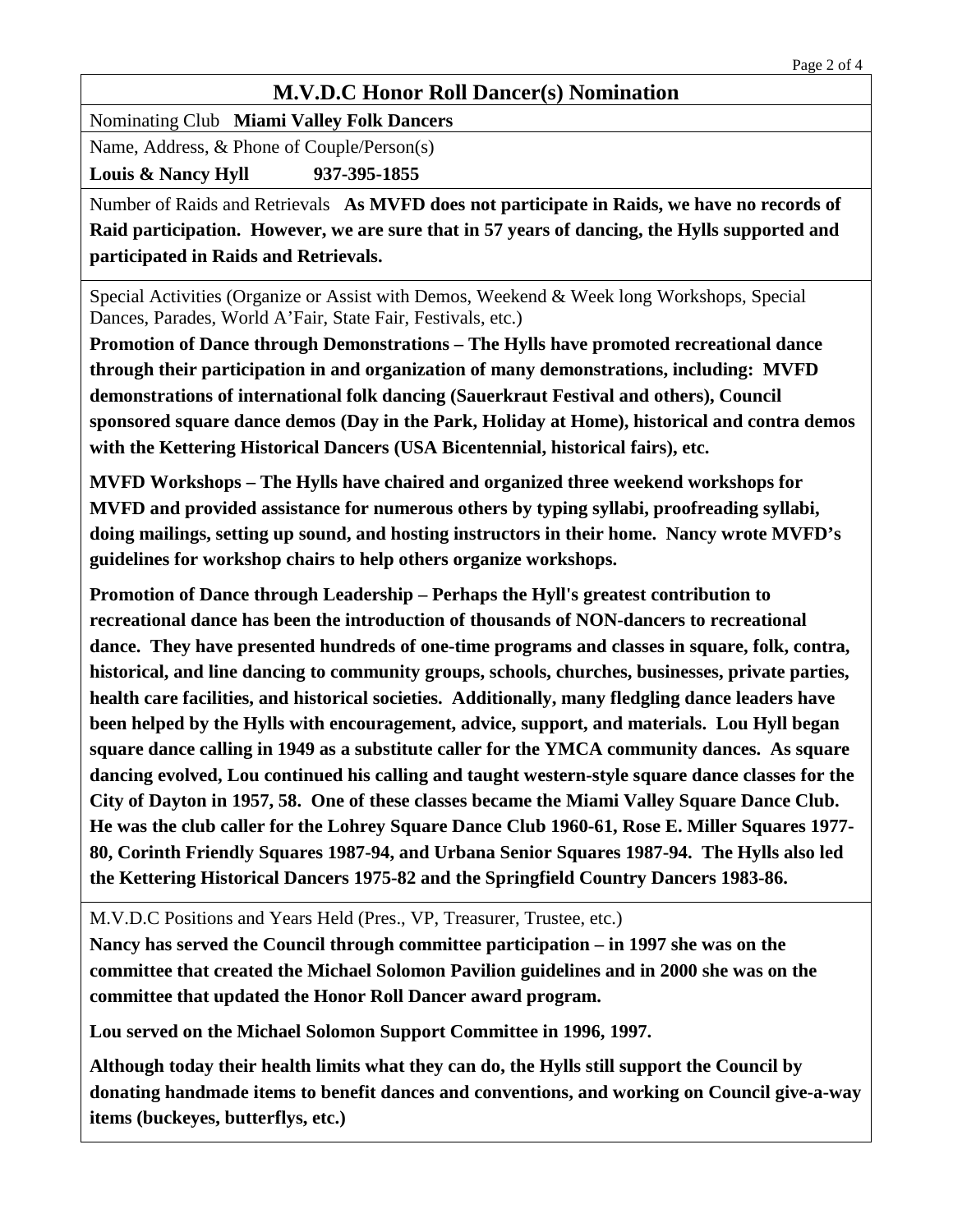Nominating Club **Miami Valley Folk Dancers**

Name, Address, & Phone of Couple/Person(s)

**Louis & Nancy Hyll 937-395-1855**

State & National Positions and Years Held (State Corp, State & National Convention Positions, etc.) **Served on Ohio Mini-Legacy 1980, 1981, 1983**

State & National Conventions Attended:

**National: 1982, 1985, 1989, 1992, 1999 (5 conventions)**

**Ohio: 1962, 1975, 1976, 1978, 1982, 1984, 1985, 1987, 1988, 1995, 2001 (11 conventions)**

**Indiana: 1996**

**In addition to State and National Square Dance Conventions the Hylls have attended many folk, contra, and dance leadership workshops, festivals, camps, and holidays including:** 

- **1. Lloyd Shaw Foundation Workshops 1962, 75-78, 84 (6 workshops)**
- **2. Bannerman Family Folk Dance Camp 1974-75 (2 camps)**
- **3. Kentucky Dance Institute 1975, 77, 79-80, 87, 90 (6 camps)**
- **4. Bluegrass Dance Holiday 1992-94 (3 camps)**
- **5. Various MVFD Ethnic Folk Dance Workshops 1972-2004 (43 workshops)**
- **6. Oglebay Folk Dance Camps (2 camps)**
- **7. Berea Christmas Country Dance School (2 camps)**
- **8. Yorktown Contra Dance Holiday (1 camp)**
- **9. Flying Cloud Academy of Vintage Dance Camp (1 camp)**

Attach a Write Up (Include all information about applicant that might be of importance to the Selection Committee)

## **MUST BE TURNED IN TO THE COUNCIL SECRETARY BY THE NOVEMBER COUNCIL MEETING!**

8/26/00

Write Up

**Louis and Nancy Hyll are truly pioneers of recreational dance in Dayton, Ohio. They began dancing traditional squares in the late 40's/early 50's. As square dancing evolved into early western-style and on to club western-style the Hylls grew with it. Through the years the Hylls also explored related dance forms - folk, round, contra, historical, clogging, and line dancing.** 

**Lou Hyll began square dancing in 1948 as a young adult. He was active in many YMCA activities, including community square dances. Here he began his avocation as a square dance caller, learning to call as a substitute for the regular caller. In 1954 he met his future bride, Nancy, in the YMCA Chorus, and they began dancing together at YMCA community dances. In 1957, Lou and Nancy married. Lou continued to call, teaching square dance classes for the City of Dayton in 1957-58. Lou has been the club caller for several clubs over the years. In the late**